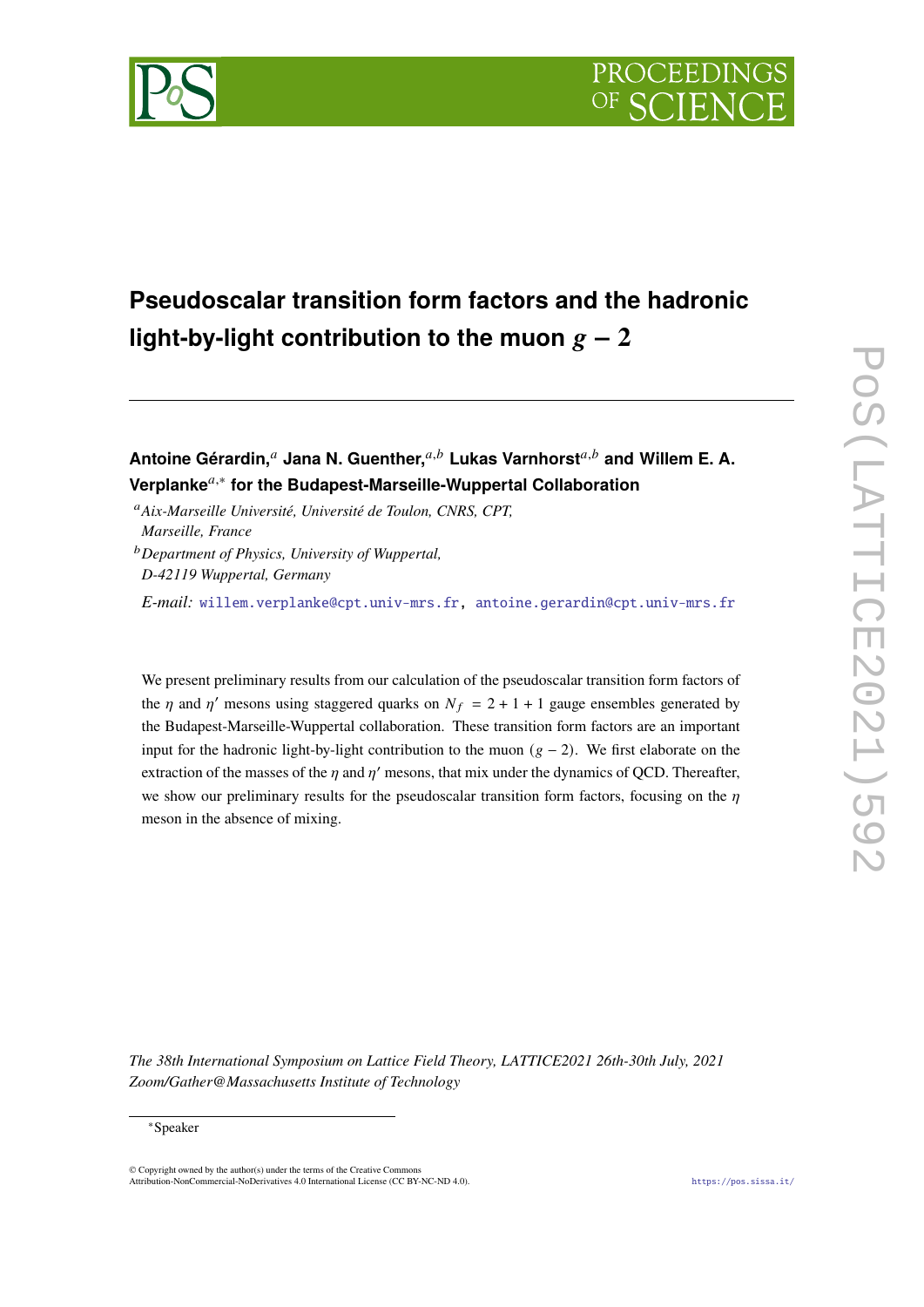<span id="page-1-0"></span>

**Figure 1:** Hadronic light-by-light diagram and its decomposition into the dominant pseudoscalar poles. A wobbly line indicates a photon, the straight line the muon and a blob the non-perturbative hadronic interactions encoded in the pseudoscalar TFF.

#### **1. Introduction**

Understanding the discrepancy between the theory calculation and the experimental value of the muon anomalous magnetic moment  $(a_\mu)$  [\[1\]](#page-7-0) is one of the most pressing challenges in presentday particle physics. The theoretical error is dominated by the hadronic vacuum polarization (HVP) and the hadronic light-by-light (HLbL) contributions. A recent computation of the leading order HVP by the Budapest-Marseille-Wuppertal (BMW) collaboration has however shed new light on the issue [\[2\]](#page-7-1). In particular, it reduces the tension with the experimental value of  $a<sub>u</sub>$ .

The HLbL interaction is shown in Figure [1.](#page-1-0) This contribution results from the scattering of four photons by means of a non-perturbartive hadronic interaction. Two model-independent routes to calculate the diagram are nowadays applied, namely the dispersive [\[3–](#page-7-2)[5\]](#page-7-3) and lattice [\[6,](#page-8-0) [7\]](#page-8-1) computations. Crucial input for the dispersive approach are the transition form factors (TFFs) of the  $\pi^0$ , *n* and *n'* mesons, which are directly linked to pseudoscalar pole contributions to the  $a_{\mu}^{\text{HLbL}}$ . The TFF describes the interaction of one on-shell pseudoscalar meson with two off-shell photons. The pion TFF has already been calculated [\[8,](#page-8-2) [9\]](#page-8-3), and we provide here our first results towards a calculation of the *n* and *n'* TFFs. Note finally that, in experiment, the *n* and *n'* TFFs are difficult to access in the doubly virtual regime, where the photons have the same virtuality, so a theoretical calculation is of particular importance. ETM has already presented preliminary results of a calculation of the *n*, *n'* TFFs [\[10\]](#page-8-4). The mixing between the two states encumbers the calculation, but only a 20% precision on the contribution to  $a_{\mu}^{\text{HLbL}}$  is necessary to match future experimental precision [\[11\]](#page-8-5).

In line with this interest, the second aim of this project is a calculation of the *n* and *n'* masses and mixing angles, using staggered quarks. Recent calculations of these quantities have been done using Wilson-Clover quarks [\[12\]](#page-8-6) and twisted-mass quarks [\[13\]](#page-8-7), and have shown good correspondence with experiment. The *n* and *n'* mesons are interesting particles to simulate, as the large mass of the  $n'$  meson is directly related to the non-perturbative dynamics of OCD and the anomaly in the  $U(1)_A$  charge symmetry of the QCD Lagrangian [\[14\]](#page-8-8). Besides, flavor singlet mesons require the use of disconnected correlators, which are more challenging to compute and couple directly to the sea. The fourth-root trick employed for the sea quarks in staggered lattice QCD simulations has also been questioned [\[15,](#page-8-9) [16\]](#page-8-10). The  $n'$  meson is hence of interest, and can therefore provide another hint towards the ability of staggered quarks to reproduce the axial anomaly in the continuum limit.

### **2. Simulation details**

We use  $N_f = 2+1+1$  dynamical staggered fermions with four steps of stout smearing generated by the BMW collaboration [\[2\]](#page-7-1). These gauge ensembles are at nearly physical pion and kaon mass.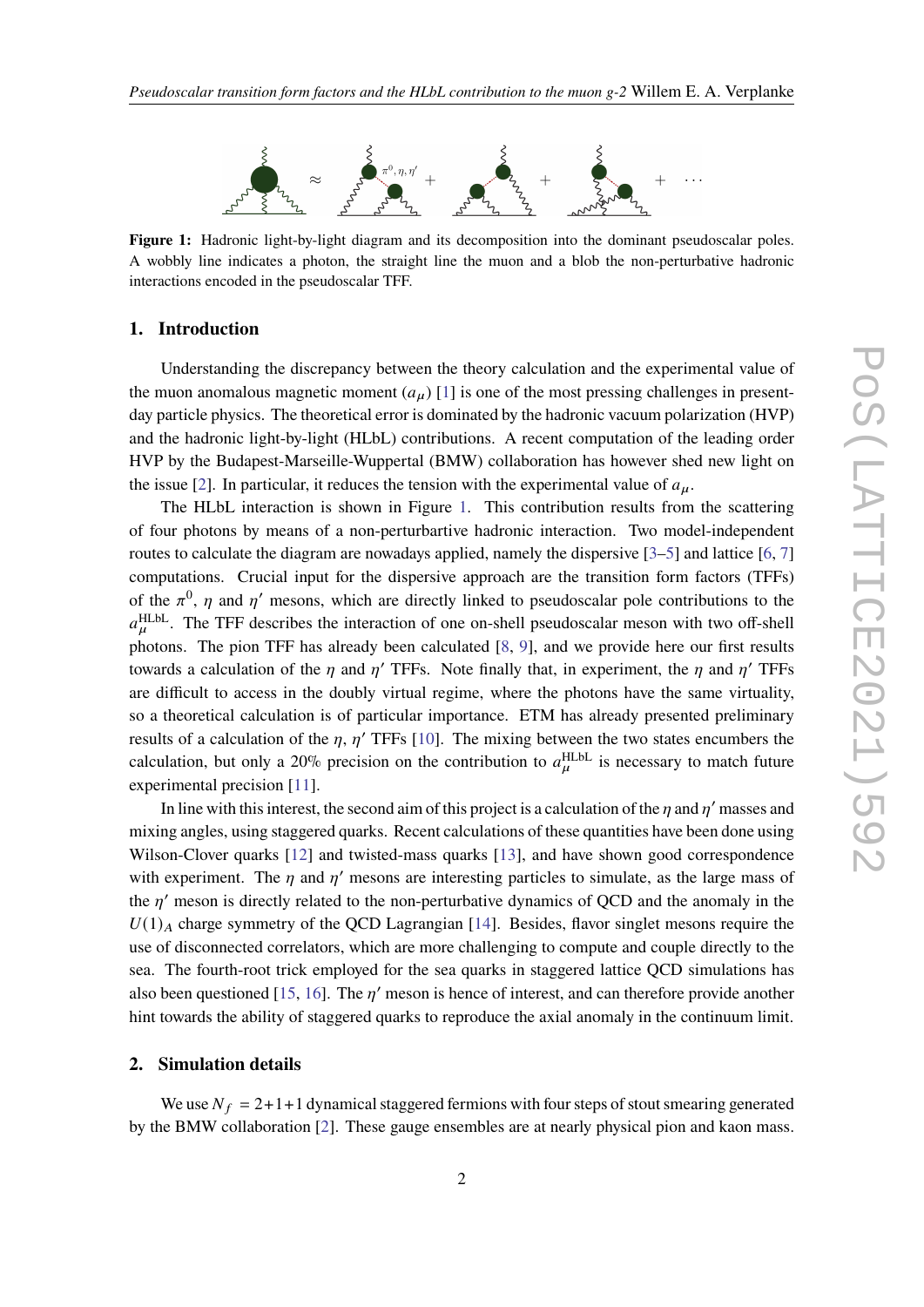|             |  | a[fm] $\mid L/a \times T/a \mid$ # conf |      |
|-------------|--|-----------------------------------------|------|
| three-point |  | $ 3.7000 0.1315 32\times64$             | 900  |
| two-point   |  | $3.8400   0.0952   32 \times 64$        | 1100 |

<span id="page-2-0"></span>**Table 1:** Summary of two ensembles with lattice spacing, lattice size and number of gauge configurations.

We plan to exploit five different lattice spacings in the available range and consider  $L = 3$ , 4 and 6 fm boxes for finite-size effect studies. Simulations are performed in the isospin limit where  $m_u = m_d \equiv m_f$ . In Table [1](#page-2-0) we summarize the details of the two ensembles used in this preliminary study. The three-point functions have only been computed on the coarse ensemble.

## **3.**  $\eta$  and  $\eta'$  mass

#### **3.1 Mass extraction**

The analysis of the  $\eta - \eta'$  system starts by the quark model. One introduces an SU(3) octet and singlet field

$$
\eta_8(x) = \frac{1}{\sqrt{6}} \left( \overline{u}\gamma_5 u(x) + \overline{d}\gamma_5 d(x) - 2\overline{s}\gamma_5 s(x) \right),\tag{1}
$$

$$
\eta_0(x) = \frac{1}{\sqrt{3}} \left( \overline{u}\gamma_5 u(x) + \overline{d}\gamma_5 d(x) + \overline{s}\gamma_5 s(x) \right). \tag{2}
$$

The  $\eta_8(x)$  field is a Goldstone realization of spontaneously broken symmetry group  $G_F = U(1)_V \otimes$  $SU(3)_L \otimes SU(3)_R \stackrel{SSB}{\longrightarrow} U(1)_V \otimes SU(3)_V$  of the classical QCD Lagrangian. On the other hand,  $\eta_0$ is the would-be Goldstone boson realization of the  $U(1)_A$  charge symmetry, that is broken at the quantum level. Both fields have quantum numbers  $J^{PC} = 0^{-+}$ , like the  $\pi^0$ . However, no mixing with the pion occurs in our lattice simulations since we work in the isospin limit.

We consider the matrix of correlators built from the lattice operators  $O_8$ ,  $O_0$  that interpolate the SU(3) fields

$$
C(t) = \begin{pmatrix} \langle O_8(t)O_8^{\dagger}(0) \rangle & \langle O_8(t)O_0^{\dagger}(0) \rangle \\ \langle O_0(t)O_8^{\dagger}(0) \rangle & \langle O_0(t)O_0^{\dagger}(0) \rangle \end{pmatrix}
$$
  
= 
$$
\begin{pmatrix} \frac{1}{3} (C_{\ell} + 2C_{s} - 4D_{\ell s} + 2D_{\ell \ell} + 2D_{ss}) & \frac{\sqrt{2}}{3} (C_{\ell} - D_{\ell s} - D_{ss} - C_{s} + 2D_{\ell \ell}) \\ \frac{\sqrt{2}}{3} (C_{\ell} - D_{\ell s} - D_{ss} - C_{s} + 2D_{\ell \ell}) & \frac{1}{3} (2C_{\ell} + C_{s} + 4D_{\ell \ell} + 4D_{\ell s} + D_{ss}) \end{pmatrix},
$$
(3)

where  $C_a$  and  $D_{aa'}$  are respectively the connected and disconnected correlator for quark flavor  $q, q' = \ell$ , s and we have made use of  $D_{ls} = D_{sl}$ . Notice that the mixing between  $\eta_8$  and  $\eta_0$  is made explicit by the non-vanishing off-diagonal terms; furthermore, even in the  $SU(3)_F$  limit, the disconnected contributions to  $\langle O_0(t) O_0^{\dagger}(0) \rangle$  do not vanish. Lastly, in this chiral limit, the physical  $\eta$  and  $\eta'$  state correspond exactly to the  $\eta_8$  and  $\eta_0$  state.

Masses of the  $n$  and  $n'$  mesons can then be obtained by solving a Generalized Eigenvalue Problem (GEVP) [\[17\]](#page-8-11)

<span id="page-2-1"></span>
$$
C(t)v_n(t, t_0) = \lambda_n(t, t_0)C(t_0)v_n(t, t_0).
$$
\n(4)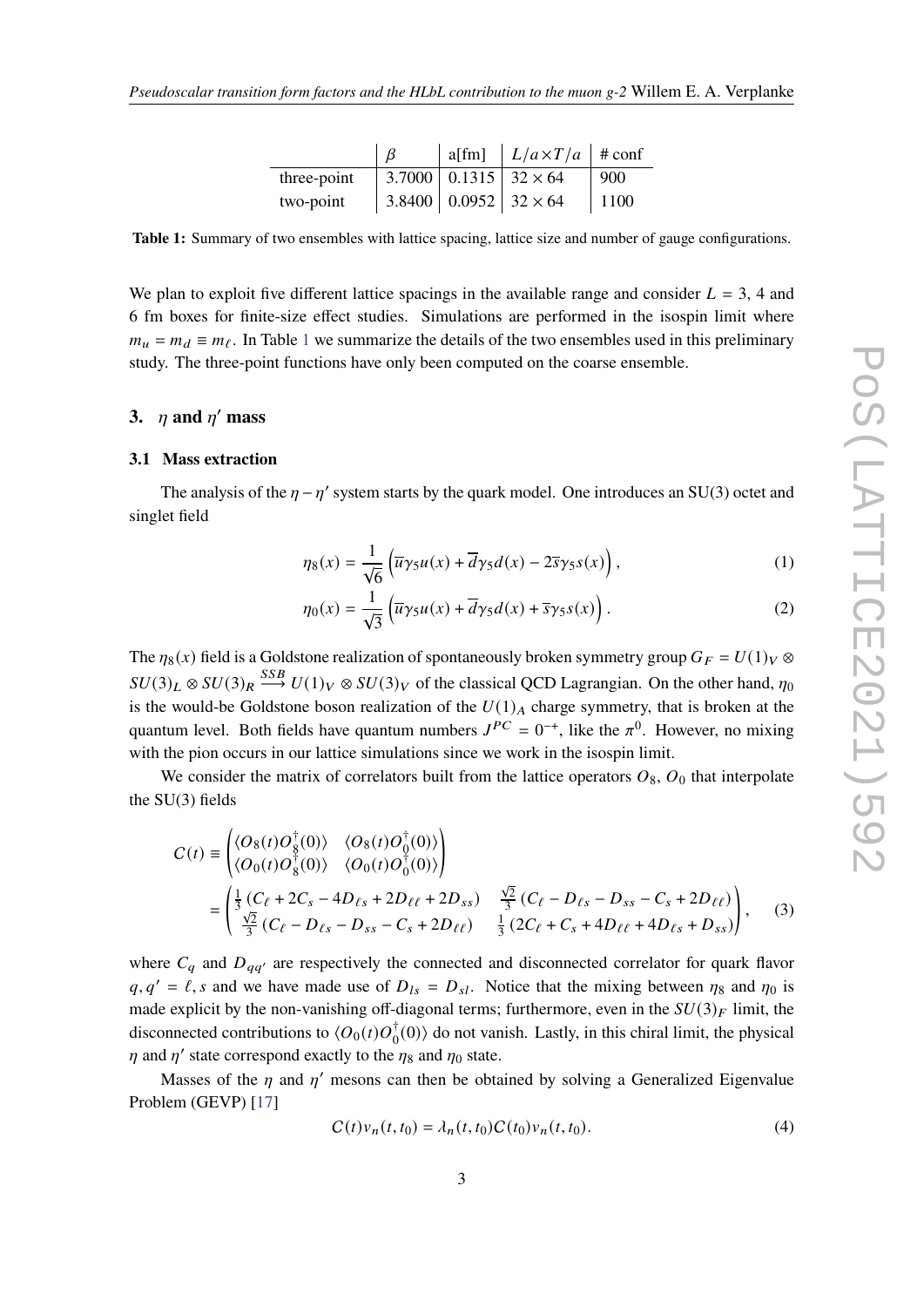Here  $C(t)$  is an  $N \times N$  matrix,  $\lambda_n$  are the eigenvalues,  $v_n$  are the eigenvectors,  $t_0/a$  is a free parameter that is fixed to 1 in this analysis, and  $n \in \{1, \ldots, N\}$ . From the eigenvalues one can define an effective mass that converges to the meson mass at large time

$$
E_n^{\text{eff}}(t) = \log \left( \frac{\lambda_n(t, t_0)}{\lambda_n(t + 1, t_0)} \right) \stackrel{t \to \infty}{\longrightarrow} m_n,
$$
 (5)

in the region where the backward propagating quarks can be neglected. In the next section we present the lattice operators that interpolate the  $n, n'$  states in the staggered quark formalism.

#### **3.2 Staggered mesonic operators**

Staggered mesonic operators have been classified by Golterman in [\[18\]](#page-8-12). Following the notation of [\[19\]](#page-8-13), there are two taste-singlet operators that couple directly to the  $n, n'$  mesons

$$
O_3(x) = \frac{1}{6} \sum_{ijk} \epsilon_{ijk} \overline{\chi}(x) \left[ \eta_i \Delta_i \left[ \eta_j \Delta_j \left[ \eta_k \Delta_k \right] \right] \right] \chi(x) \equiv \overline{\chi}(x) \hat{O}_3 \chi(x), \tag{6}
$$

$$
O_4(x) = \frac{1}{2}\eta_4(x)\left[\overline{\chi}(x)\hat{O}_3\chi_+(x) + \overline{\chi}_+(x)\hat{O}_3\chi(x)\right].\tag{7}
$$

Here  $\chi(x)$  is a fermionic field and  $\epsilon_{ijk}$  is the Levi-Civita tensor; the symmetric shift  $\Delta_{\mu}$ ,  $\chi_{+}(x)$  and the staggered phase factors  $\eta_{\mu}(n)$  in the convention  $n = (x, y, z, t)$  are

$$
\Delta_{\mu}\chi(x) = \frac{1}{2} \left[ U_{\mu}(x)\chi(x+\hat{\mu}) + U_{\mu}^{\dagger}(x-\hat{\mu})\chi(x-\hat{\mu}) \right],
$$
\n(8)

$$
\chi_{+}(x) = U_{4}(x)\chi(x+\hat{t}), \quad \overline{\chi}_{+}(x) = \overline{\chi}(x+\hat{t})U_{4}^{\dagger}(x), \tag{9}
$$

$$
\eta_{\mu}(n) = (-1)^{\sum_{\nu < \mu} n_{\mu}}.\tag{10}
$$

In the ubiquitous staggered operator notation  $\Gamma_D \otimes \Gamma_F$ , where  $\Gamma_D$  denotes the Dirac structure, and  $\Gamma_F$  the taste structure, the 3-link operator  $O_3(x)$  couples to an axial vector  $\gamma_4\gamma_5 \otimes 1$  and a parity partner scalar meson 1 ⊗  $\gamma_4\gamma_5$ . The parity partner for the 3-link operator creates an oscillatory behavior in the effective energy for the taste-singlet pion. This makes a trustworthy extraction of the pseudoscalar ground state energies cumbersome. The 4-link operator  $O_4(x)$ , which is non-local in time, couples to a pseudoscalar  $\gamma_5 \otimes 1$  and an exotic state  $\gamma_4 \otimes \gamma_4 \gamma_5$ . As noted in [\[19,](#page-8-13) [20\]](#page-8-14), the coupling to the parity partner state for such an operator is strongly suppressed. Hence, it is our choice of mesonic operator throughout the analysis, also because the separation by an even amount of links allows for a computational trick, as is discussed next.

#### **3.3 Pseudoscalar two-point functions**

We apply several noise-reduction tricks to compute the correlation functions effectively. Firstly, we use low-mode averaging (LMA) [\[21,](#page-8-15) [22\]](#page-8-16) with  $n = 300$  modes in our 4 fm box (and scale modes with the volume of the box). Secondly, we apply all-mode averaging (AMA) [\[23,](#page-8-17) [24\]](#page-8-18) for the stochastic part of our estimator. And lastly, we employ a Venkataraman-Kilcup reduction trick [\[25\]](#page-8-19) for our one-point functions. In this context, it uses the staggered Dirac operator that connects only even and odd sites, together with the 4-link operator which only couples even (odd) and even (odd) sites. This allows one to construct a different pseudoscalar loop estimator that has a decreased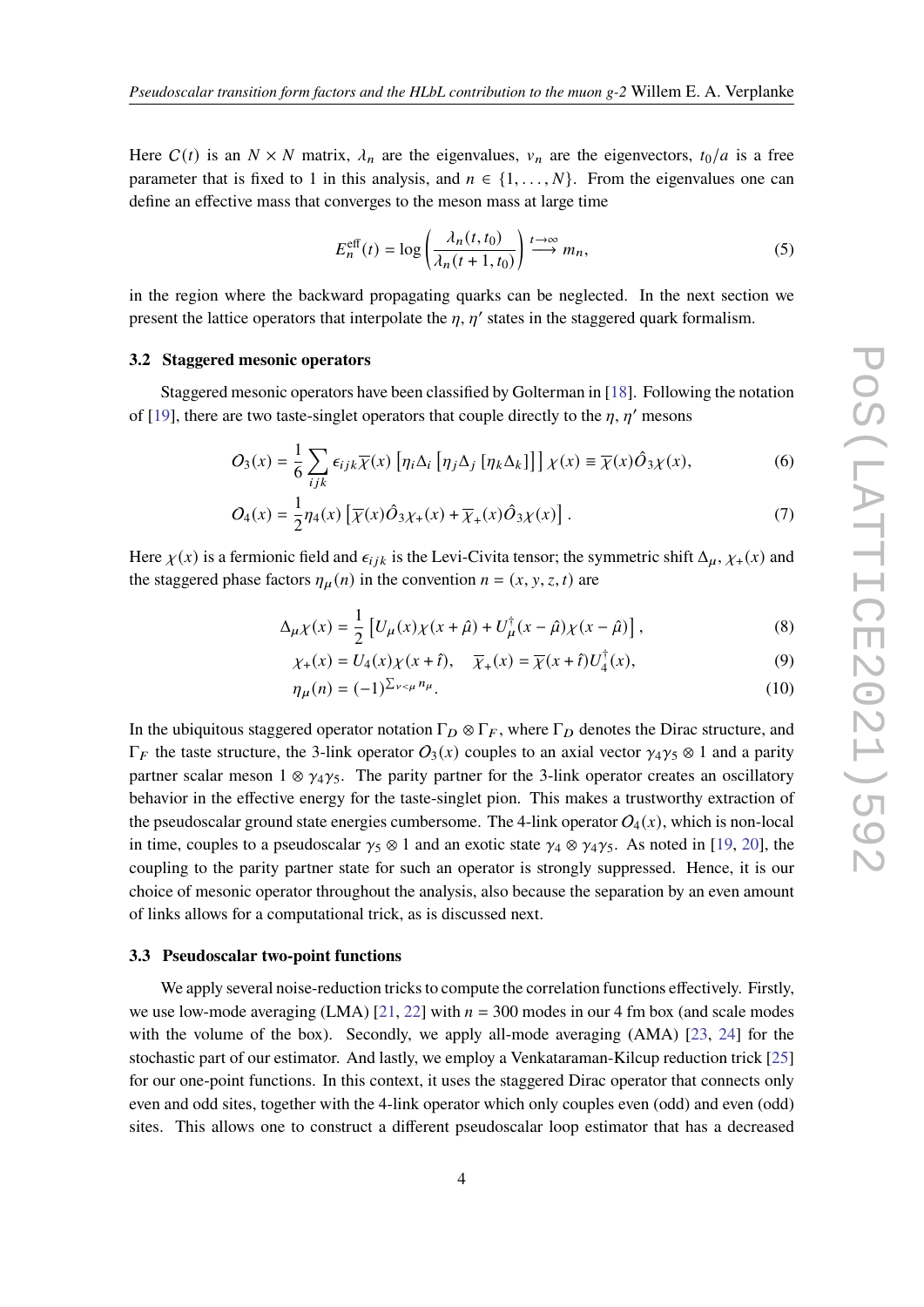<span id="page-4-0"></span>

**Figure 2:** Different connected  $C_q$  and disconnected  $D_{qq'}$  correlation functions contributing to the  $\eta$ ,  $\eta'$ spectroscopic analysis.

variance. As a consequence of all these tricks, we have managed to reach the gauge noise for the two-point disconnected correlation functions. In Figure [2,](#page-4-0) we show the result for all our correlation functions. Note that we find a good signal for  $C_{\ell}$ ,  $C_{s}$  and  $D_{\ell}$ , while the signal for the  $D_{\ell s}$  and especially the  $D_{ss}$  are lost in the noise quickly. This is however not an issue, since the effect of the  $D_{ss}$  correlator on the GEVP is extremely small, and to a lesser extent this holds for the  $D_{\ell s}$  as well.

#### <span id="page-4-1"></span>**3.4 Analysis techniques**

Extracting the mass of the  $n$  and  $n'$  mesons is hindered by the exponential growth of the noise/signal ratio. In fact, by only using a GEVP, the signal of the two mesons is lost before reaching a plateau. Thus, to to circumvent this issue, we apply two analysis techniques. Firstly, we employ a fitting trick to remove excited state contributions in the connected correlator, which was first introduced in this context by ETM [\[26\]](#page-8-20). The underlying assumption is that most excited state contamination is found in the connected correlation functions. Since these have a relatively good signal over noise ratio (however not constant, as we work with taste-singlet quantities), it is possible to reliably determine the ground state of these correlators. Connected mesonic correlation functions calculated on a lattice with periodic boundary conditions, assume a spectral decomposition of the form

$$
C_q(t) = A_q \left( \exp(-E_q^{(1)}t) + \exp(-E_q^{(1)}(T-t)) \right) + O(\exp(-E_q^{(2)}t)), \quad q = \ell, s. \tag{11}
$$

Fitting  $C_q$  to this function in a region where excited states are negligible, one can safely determine the energy  $E_q$  and overlap  $A_q$  of the ground state. Then one replaces the connected contribution in equation [\(3\)](#page-2-1) by this one-exponential fit on the whole time range, leaving the disconnected contributions unchanged. If excited state contributions in the disconnected correlators are indeed small, excited states should effectively be removed and a plateau for the effective mass should be reached early in time. Results of applying this method to our data are shown in Figure [3a.](#page-5-0) We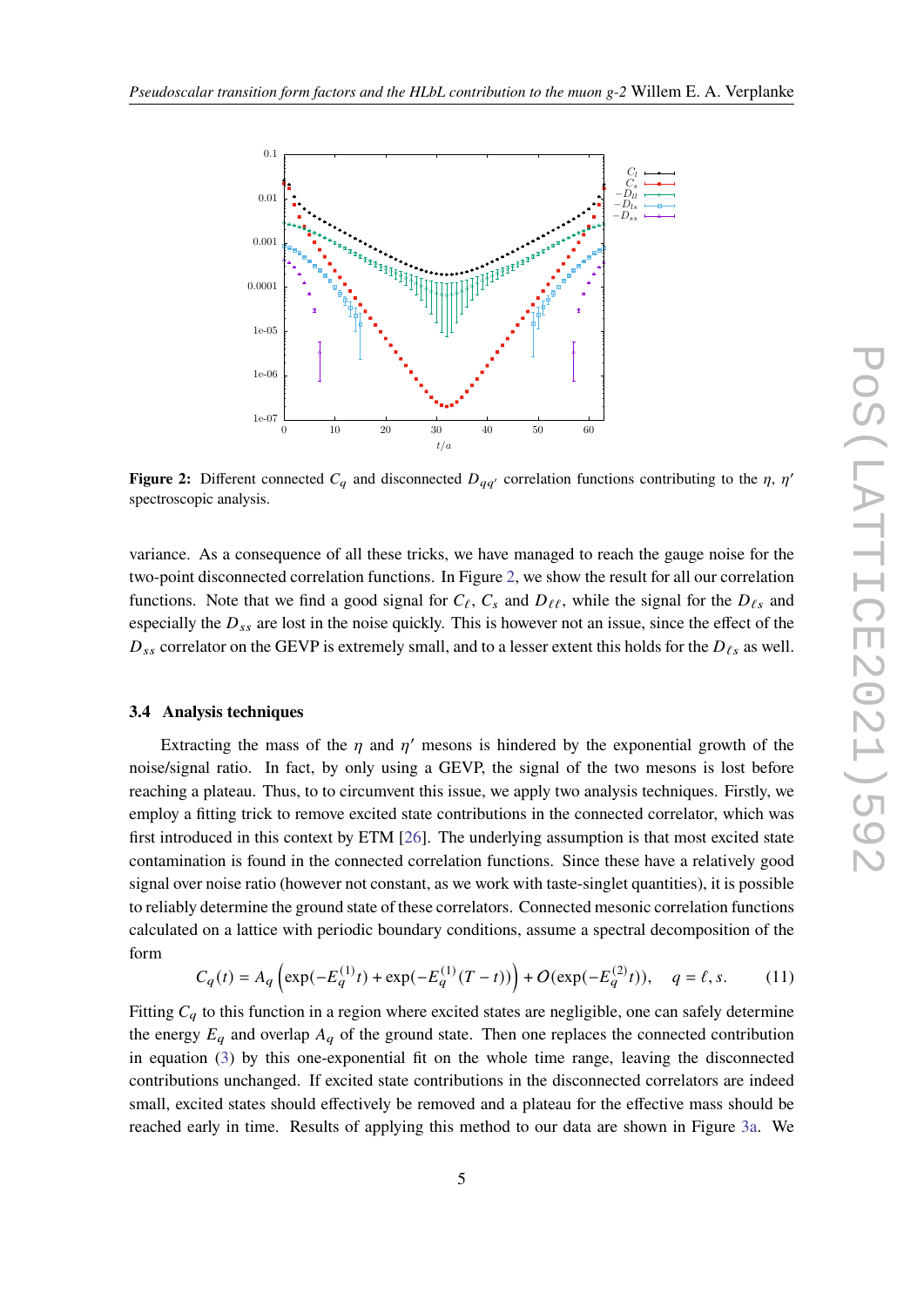<span id="page-5-0"></span>

<span id="page-5-1"></span>**Figure 3:** Effective mass plots for three scenarios. Left: after applying method 1 of section [3.4;](#page-4-1) Middle: Additionally applied method (2); Right: Added the  $|\vec{p}| = 1 \cdot \left(\frac{2\pi}{L}\right)$  result. Dashed lines indicate the experimental values of the  $\eta$  and  $\eta'$  masses.

cannot resolve excited states at this stage, but errors are still large, especially for the  $n'$  effective mass.

The second trick was first introduced in [\[13\]](#page-8-7), and results from an analytic understanding of correlation functions in finite volume [\[27\]](#page-8-21). In fact, for  $\vec{p} = \vec{0}$ , disconnected correlation functions in finite volume, do not tend to zero at large time if the topological charge  $Q$  isn't correctly sampled. One finds that

<span id="page-5-2"></span>
$$
D_{qq}(t) \stackrel{t \to \infty}{\sim} \frac{a^5}{T} \left( \chi_t - \frac{Q^2}{V} + \frac{c_4}{2V\chi_t} \right). \tag{12}
$$

Here,  $\chi_t$  is the topological susceptibility and  $c_4$  is the kurtosis of the topological charge. Such a constant shift can be removed by taking a discrete derivative of the matrix of correlators  $C(t)$ ,

$$
C(t) \to C'(t) \equiv C(t) - C(t + \Delta t). \tag{13}
$$

This shifted correlation matrix still satisfies a GEVP with  $\Delta t/a$  as a free parameter. Aside of removing this constant shift, it also helps reducing correlations between time-slices and hence improves the point error. In Figure [3b](#page-5-1) we show the result of applying this method to our data, alongside with the first trick, and see that now a plateau is found for  $n$  and  $n'$  and errors are reduced drastically. Further, in Figure [3c](#page-5-2) we show the result for our correlation functions which carry one unit of momentum. The errors are slightly smaller and the data are compatible with  $\vec{p} = \vec{0}$ , motivating a use of both kinematic frames in future analyses. Lastly, we observe a mild discretization effect on the  $n'$  meson, while it's of the order of 10% for the *n* meson.

#### **4. Pseudoscalar transition form factors**

In Minkowski space-time, the TFF for a pseudoscalar meson  $\mathcal{F}_{p\gamma^*\gamma^*}(q_1^2, q_2^2)$  is defined by the following matrix elements  $M_{\mu\nu}$ 

$$
M_{\mu\nu}(p,q_1) = i \int d^4x \, e^{iq_1 \cdot x} \, \langle \Omega | \, T \{ J_\mu(x) J_\nu(0) \} | P(p) \rangle = \epsilon_{\mu\nu\alpha\beta} \, q_1^\alpha q_2^\beta \mathcal{F}_{p\gamma^* \gamma^*}(q_1^2, q_2^2), \tag{14}
$$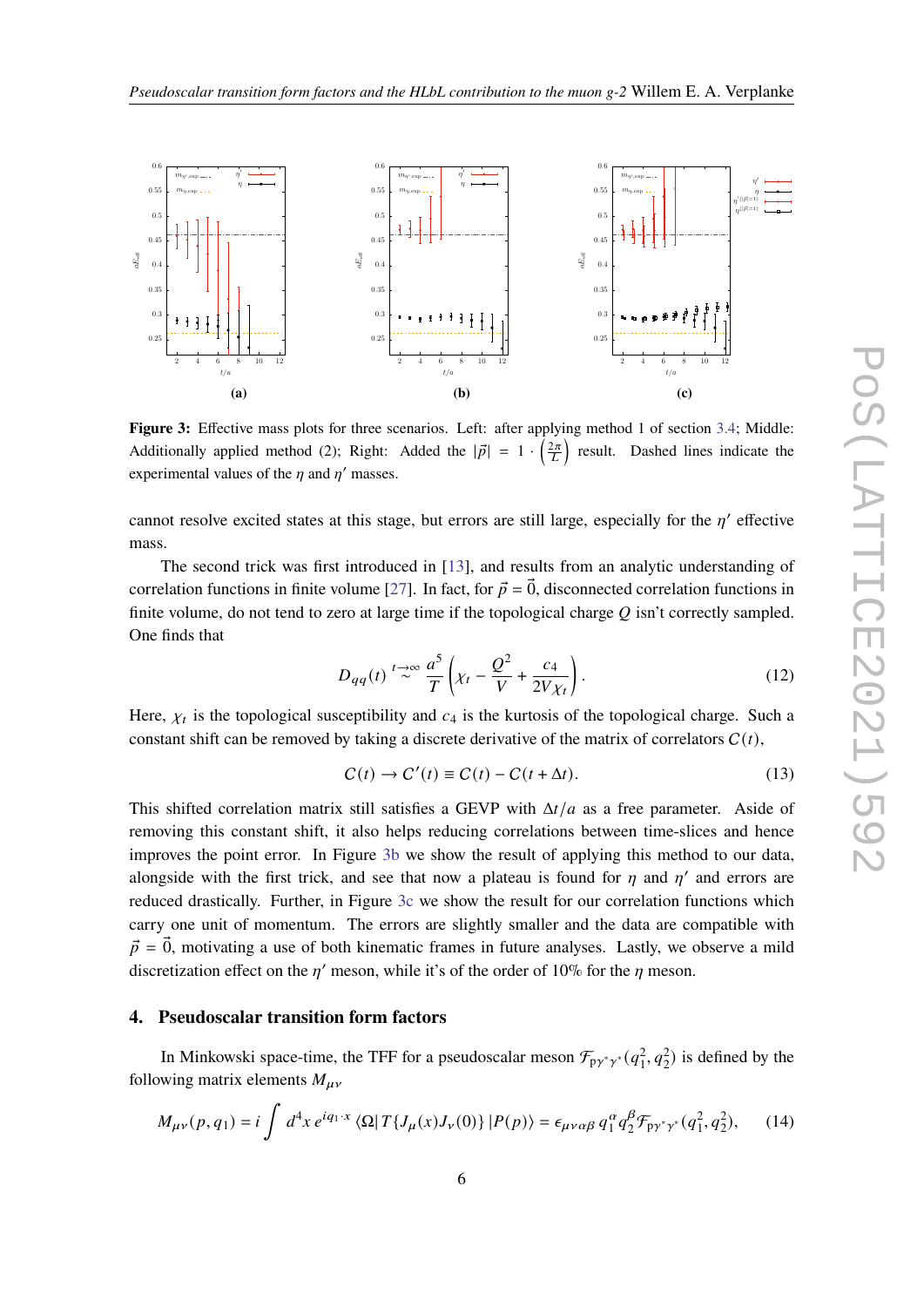

<span id="page-6-0"></span>

**Figure 4:** Left: The integrand of the  $\eta_8$  TFF for specified kinematic condition;  $t_{sep}$  refers to the seperation between the pseudoscalar and one of the vector currents that is kept fixed. Right: Illustration of the different topologies of the connected and disconnected contributions to the three-point function.

where  $q_1$  and  $q_2$  are the photon 4-momenta,  $J_\mu$  is the hadronic component of the electromagnetic current and  $\epsilon_{\mu\nu\alpha\beta}$  is a 4-rank Levi Civita tensor. On the lattice, one can relate three-point functions to the Euclidean version of these matrix elements [\[28\]](#page-8-22). We write

$$
M_{\mu\nu}^{E} = \frac{2E_P}{Z_P} \int_{-\infty}^{\infty} d\tau \, e^{\omega_1 \tau} \tilde{A}_{\mu\nu}(\tau),
$$

where  $E_P$  and  $Z_P$  are respectively the pseudoscalar energy and overlap of the pseudoscalar state with the interpolating operator,  $\omega_1$  is a free parameter  $q_1 = (\omega_1, \vec{q}_1), q_2 = (E_P - \omega_1, \vec{q}_2)$ , and

$$
\begin{split} \tilde{A}_{\mu\nu}(\tau) &\equiv \lim_{tp\to\infty} e^{E_P(t_f-t_0)} C^{(3)}_{\mu\nu}(\tau,t_P), \\ C^{(3)}_{\mu\nu}(\tau,t_P) & = a^6 \sum_{\vec{x},\vec{z}} \langle J_\mu(\vec{z},t_i) J_\nu(\vec{0},t_f) P^\dagger(\vec{x},t_0) \rangle e^{i\vec{p}\cdot\vec{x}} e^{-i\vec{q}_1\cdot\vec{z}}. \end{split}
$$

Here we have defined  $\tau = t_i - t_f$ , the time-difference between the two vector currents and  $t_P$  $min(t_f - t_0, t_i - t_0)$ , the minimal time separation between the pseudoscalar and the vector currents. In the three-point function,  $P$  is the interpolating operator for the pseudoscalar meson, expressed in terms of  $O_8$ ,  $O_0$  and appropriate mixing parameters;  $J_\mu$  is implemented using the conserved vector current which does not require renormalization [\[2\]](#page-7-1). Note also that, an accurate determination of the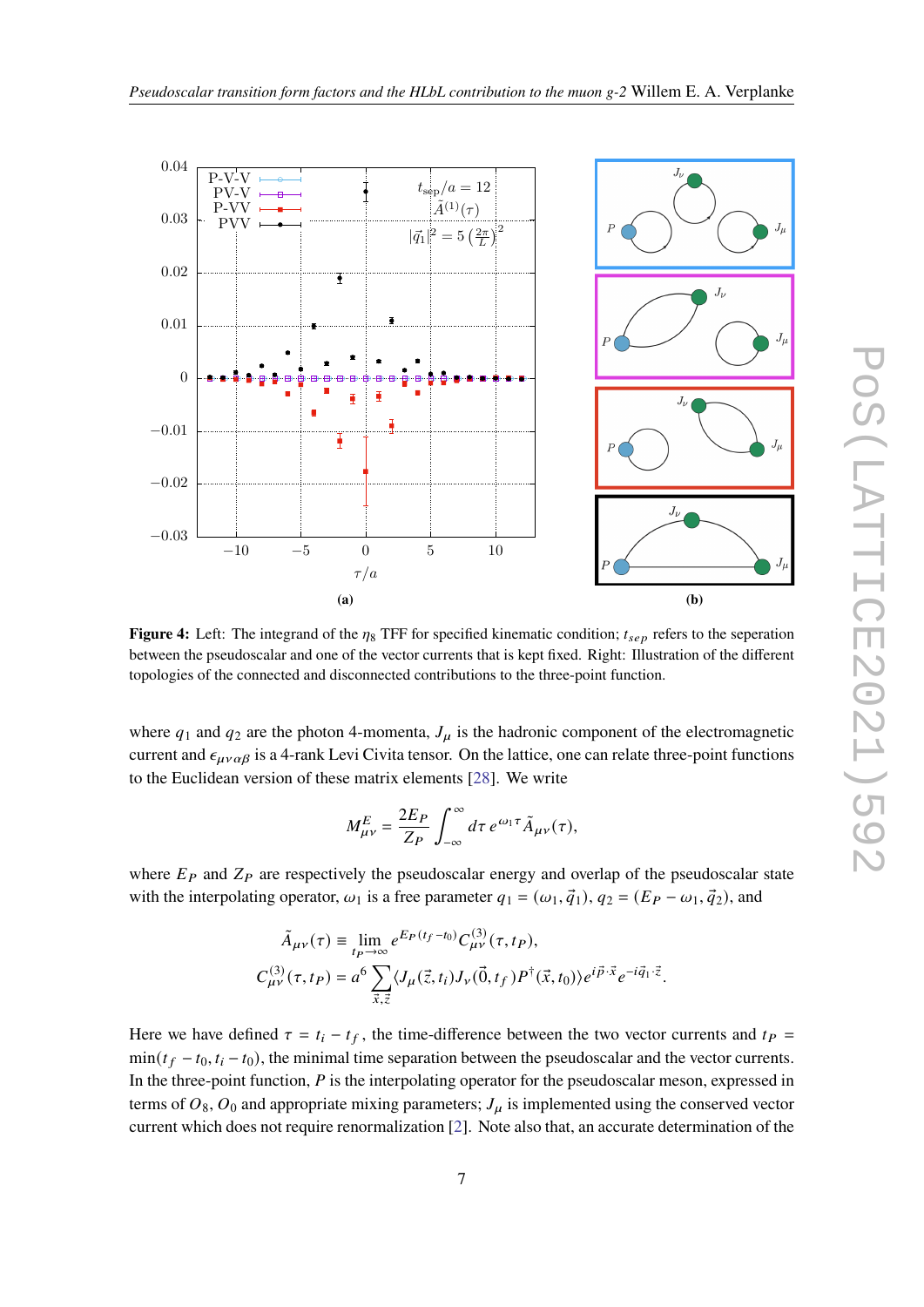mixing parameters and the masses of the  $\eta$ ,  $\eta'$  mesons is important, as they enter in the three-point function.

 $\tilde{A}_{\mu\nu}$  can be decomposed into two scalar functions  $\tilde{A}^{(1)}$ ,  $\tilde{A}^{(2)}$  that form the integrand of the TFF (for technical details we refer to [\[9\]](#page-8-3)). In Figure [4,](#page-6-0) we show preliminary results for one of these scalar functions in the  $\vec{p} = \vec{0}$  frame, where we focus on  $\eta_8$ , thus discarding any mixing with  $\eta_0$ . The latter is important, and will be implemented in the future. Note that four different topologies contribute to the integrand (the hyphen indicates a disconnection): the two dominant PVV connected and P-VV disconnected loops; and the negligible PV-V and P-V-V disconnected loops. The P-VV loop has a significant and negative contribution and therefore we observe a large cancellation with the PVV loop. As a consequence, a good control of the disconnected VV and P loops is important.

### **5. Conclusions**

We have shown preliminary results toward the extraction of the  $\eta$ ,  $\eta'$  mass using staggered quarks. Using the GEVP and several noise reduction techniques, we are able to obtain a good signal for the  $\eta$  and  $\eta'$  effective mass. Alongside this, we have shown promising preliminary results for the integrand of the TFF of the  $\eta_8$  state. In this context we have found that the two leading contributions are the fully connected PVV and disconnected P-VV loops, while the disconnected PV-V and P-V-V loops are of a marginal size.

Presently, we are accumulating statistics for our P-VV contribution, to further reduce its error. At the same time, we will explore the signal of the  $n, n'$  and their TFFs, including therefore mixing between the states. We plan to do this on several lattice spacings and volumes, improving also the statistics on the different ensembles that we have already analyzed. Ultimately, we will perform a continuum extrapolation of the TFFs.

#### **6. Acknowledgements**

This publication received funding from the Excellence Initiative of Aix-Marseille University - A\*MIDEX, a French "Investissements d'Avenir" programme, AMX-18-ACE-005 and from the French National Research Agency under the contract ANR-20-CE31-0016. Center de Calcul Intensif d'Aix-Marseille is acknowledged for granting access to its high performance computing resources.

#### **References**

- <span id="page-7-0"></span>[1] T. Aoyama et al., *The anomalous magnetic moment of the muon in the Standard Model*, *[Phys. Rept.](https://doi.org/10.1016/j.physrep.2020.07.006)* **887** [\(2020\) 1](https://doi.org/10.1016/j.physrep.2020.07.006) [[2006.04822](https://arxiv.org/abs/2006.04822)].
- <span id="page-7-1"></span>[2] S. Borsanyi et al., *Leading hadronic contribution to the muon magnetic moment from lattice QCD*, *Nature* **593** [\(2021\) 51](https://doi.org/10.1038/s41586-021-03418-1) [[2002.12347](https://arxiv.org/abs/2002.12347)].
- <span id="page-7-2"></span>[3] G. Colangelo, M. Hoferichter, M. Procura and P. Stoffer, *Dispersive approach to hadronic light-by-light scattering*, *JHEP* **09** [\(2014\) 091](https://doi.org/10.1007/JHEP09(2014)091) [[1402.7081](https://arxiv.org/abs/1402.7081)].
- [4] G. Colangelo, M. Hoferichter, B. Kubis, M. Procura and P. Stoffer, *Towards a data-driven analysis of hadronic light-by-light scattering*, *[Phys. Lett. B](https://doi.org/10.1016/j.physletb.2014.09.021)* **738** (2014) 6 [[1408.2517](https://arxiv.org/abs/1408.2517)].
- <span id="page-7-3"></span>[5] G. Colangelo, M. Hoferichter, M. Procura and P. Stoffer, *Dispersion relation for hadronic light-by-light scattering: theoretical foundations*, *JHEP* **09** [\(2015\) 074](https://doi.org/10.1007/JHEP09(2015)074) [[1506.01386](https://arxiv.org/abs/1506.01386)].